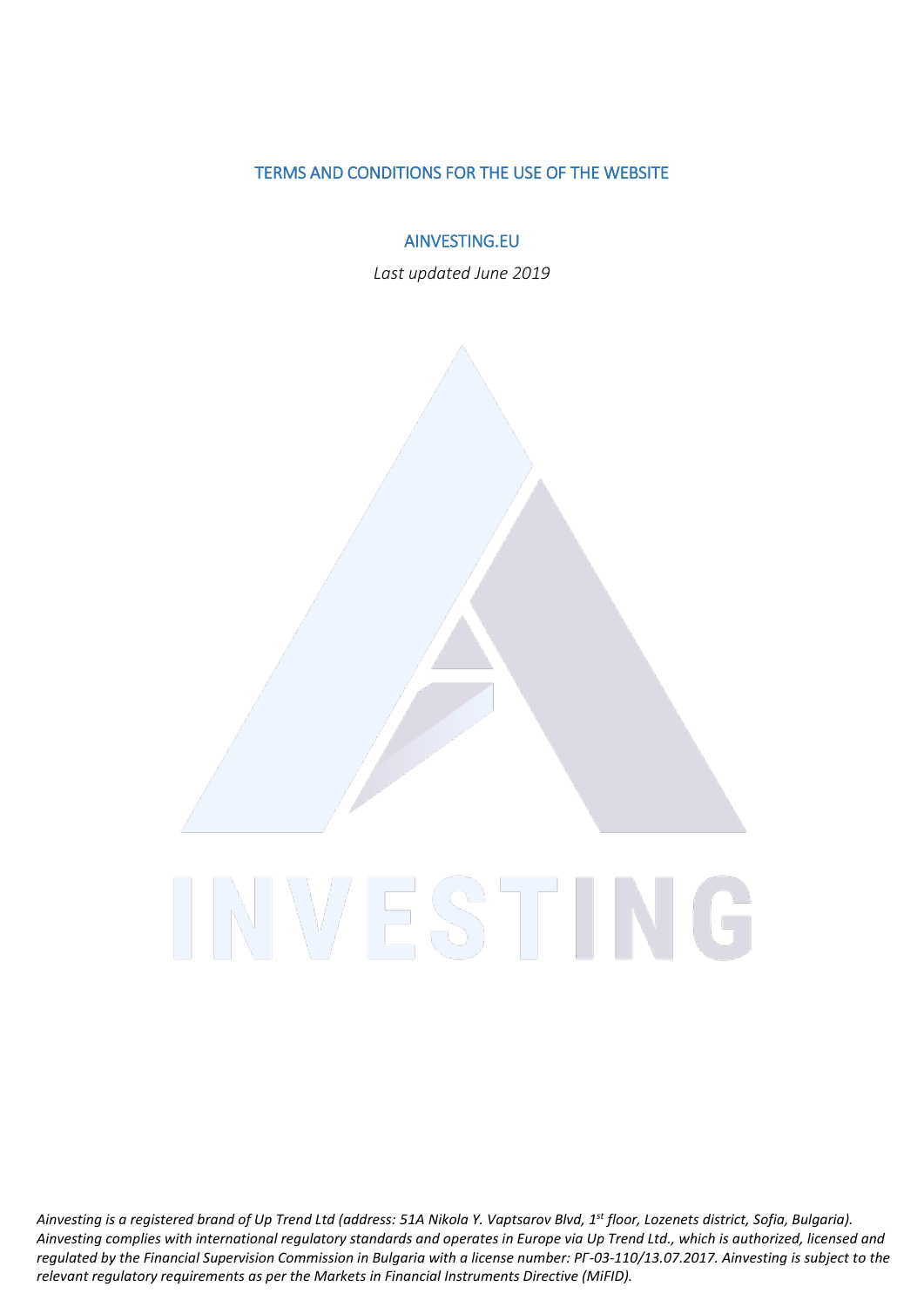These Terms and Conditions shall apply to Your use of the website located at [www.ainvesting.eu](http://www.ainvesting.com/) ("ainvesting.eu Site").

By using ainvesting.eu Site You agree to be bound by the terms and conditions set out below. If You do not wish to be bound by these terms and conditions, You should not use ainvesting.eu Site.

We may change these Terms and Conditions from time to time and so You should check these regularly. Your use of ainvesting.eu Site will be deemed an acceptance of the terms existing at that time.

As part of our commitment to ensuring ainvesting.eu Site is one You want to visit time and time again, We welcome Your comments on any of the rules set out below.

### 1. Definitions

"You" means you, the user or the visitor of ainvesting.eu Site and "Your" shall be interpreted accordingly.

"We/Us" means UP TREND Ltd., UIC: 121527003, address: 51A "Nikola Y. Vaptsarov" Blvd., 1st floor, Lozenets district, Sofia, Bulgaria, tel.: 0035928155665, fax: 0035928155666, e-mail: [uptrend@uptrend.bg](mailto:uptrend@uptrend.bg) and its brand Ainvesting and "Our" shall be interpreted accordingly.

" ainvesting.eu Site" shall have the meaning as set out above.

"User Information" means the personal details, which may be provided by You to Us via ainvesting.eu Site.

"Users" means the users of ainvesting.eu Site collectively and/or individually as the context admits.

"Website" means a site on the World Wide Web.

### 2. Acceptable Use

You agree that any use by You of ainvesting.eu Site shall be in accordance with the following conditions:

2.1. You must not copy, download, reproduce, republish, frame, broadcast, transmit in any manner whatsoever, any material on ainvesting.eu Site except as is strictly necessary for Your own personal non-commercial home use.

2.2. You will not do anything that affects the operability or security of ainvesting.eu Site or causes unreasonable inconvenience or offence or disruption to our staff. You must not upload, post, or otherwise transmit any information or software containing a virus, worm, Trojan horse, or other damaging or destructive component.

2.3. You must not evade bans or suspensions or otherwise disregard directions from Administrator/s (as defined in p.2.5. below).

2.4. You agree not to use the ainvesting.eu Site (or any part of it) to: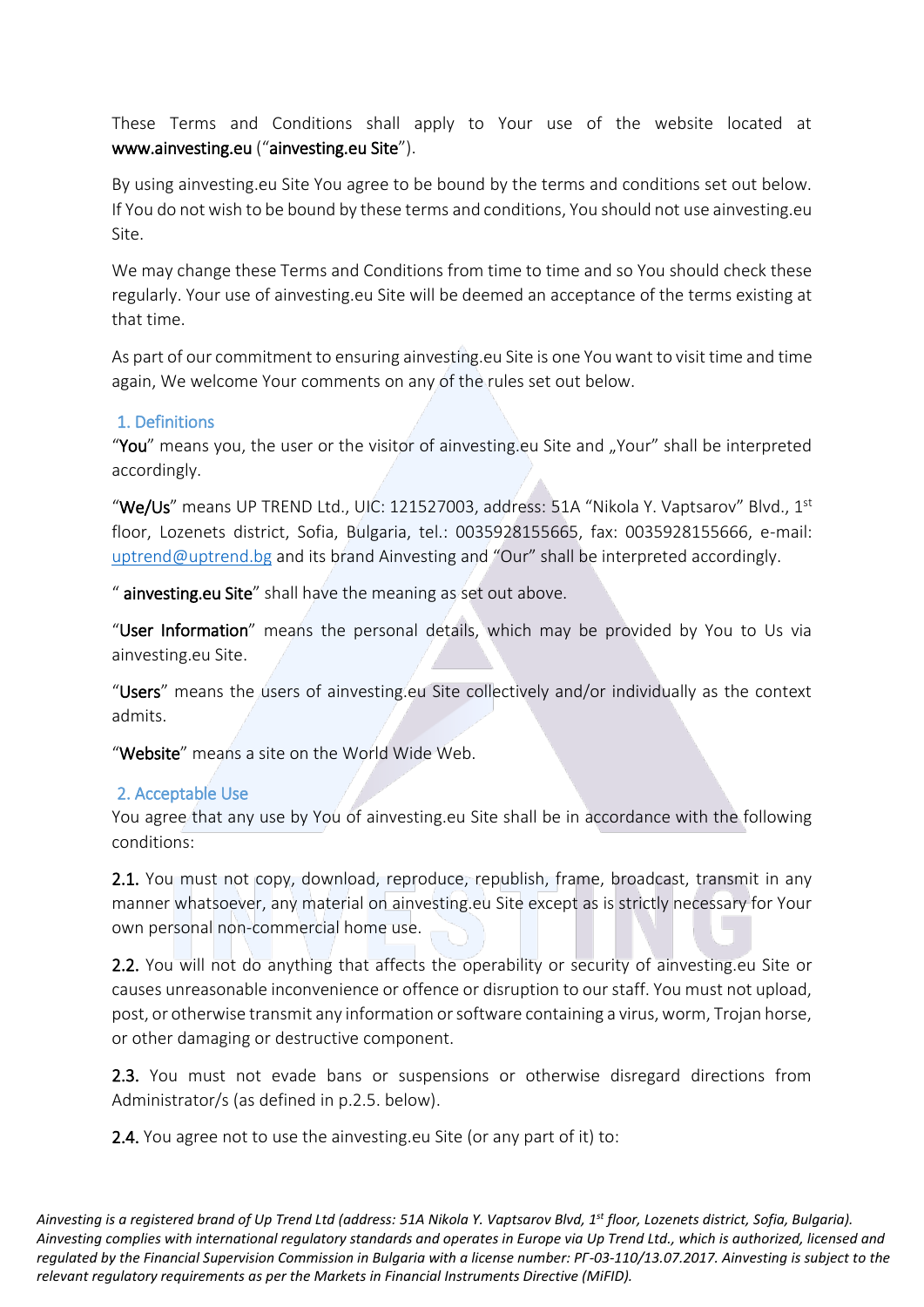(a) Solicit personal information, email addresses, contact information, passwords or other personally identifying information.

(b) Solicit participation in public discussion, debate, comment or activity outside this Site;

(c) Provide false or misleading information about yourself or your business, or create a false identity or use or attempt to use another's account or identity (including for the purposes of accessing the customer's account functionality – *see Section 6*).

(d) post or transmit through or otherwise make available on ainvesting.eu Site any defamatory, threatening, obscene, harmful, pornographic or otherwise illegal material or material which would violate or infringe in any way upon our rights or those of others (including intellectual property rights, rights of confidentiality, or rights of privacy) or cause distress or inconvenience.

2.5. To effectively manage the ainvesting.eu Site, We may designate employee/s or others to act as administrator/s for the site ("Administrator/s"). You agree that these Administrator/s are the only representatives of Us that are authorised to manage ainvesting.eu Site.

2.6. You will not access ainvesting.eu Site by automated means or otherwise for the purposes of scraping, extracting, or otherwise obtaining any material from ainvesting.eu Site for use within a third party Website or application.

# 3. Third Party Websites

**3.1.** You acknowledge and agree that We are not responsible for the availability of any third party Websites or material You access through ainvesting.eu Site.

3.2. We do not endorse and shall not be held responsible or liable for any content, advertising, products or services on or available from such Websites or material.

# 4. Intellectual Property

4.1. All copyright, trademarks and all other intellectual property rights in all material or content supplied as part of ainvesting.eu Site shall remain at all times vested in Us. You are permitted to use this material or content only as expressly authorised in writing by Us. You will not, and You will not assist or facilitate any third party to copy, reproduce, transmit, distribute, frame, commercially exploit or create derivative works of such material or content.

4.2. If You become aware of any such distribution or commercial exploitation, You agree to notify Us immediately.

### 5. Safety

We give Our ongoing commitment to ensuring through Our that You can use ainvesting.eu Site with confidence and in conformity with applicable EU legislation.

### 6. Termination

We reserve the right to immediately terminate Your use of ainvesting.eu Site if You breach or We have reasonable grounds to believe that You are likely to breach these terms and conditions or You otherwise engage in conduct which We determine in Our sole discretion to be unacceptable.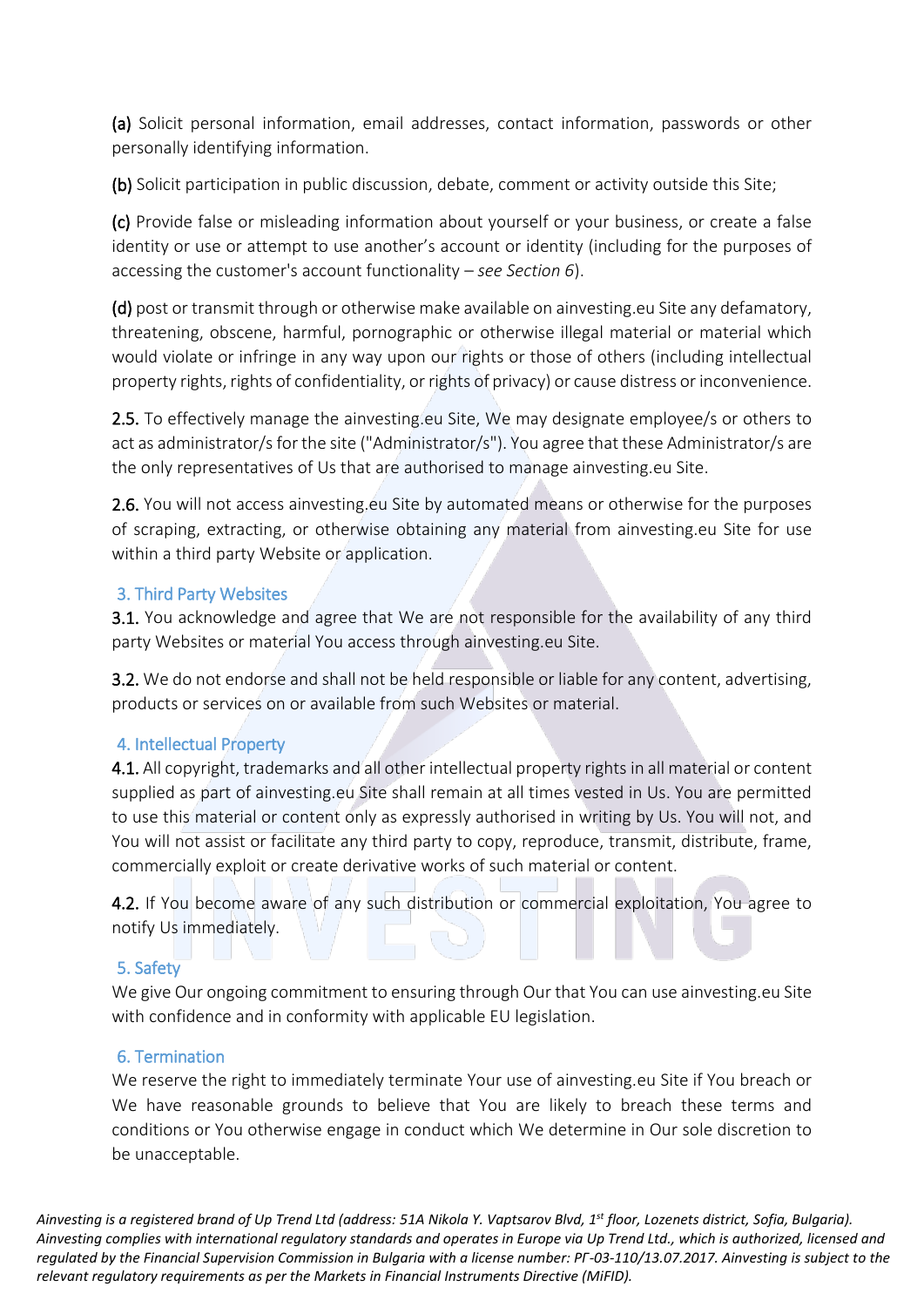# 7. Registered users

7.1. Registration etc. In order to participate in ainvesting.eu Site and use its services, Your registration is required. To register as a user, You are required to accept our before providing us with any of Your personal details.

7.2. User name and password. Each registered user is responsible for the security and proper use of their user name and password and must not disclose either to any third party (whether directly, via a Website or application interface or otherwise). It is each registered user's responsibility to change their password immediately if they believe it has been compromised. It is also advisable to change these details frequently even if not considered compromised.

7.3. Termination or suspension. We may suspend or terminate a user's account registration if these terms and conditions are breached, in particular paragraph 2 above (acceptable use).

### 8. General

8.1. Invalidity etc. If any court or regulator decides that any provision of these terms and conditions is invalid or otherwise unenforceable, such provisions shall be severed and deleted from these terms and conditions and the remainder of these terms and conditions shall continue to have full force and effect.

8.2. Governing Law. These terms and conditions and ainvesting.eu Site are governed by Bulgarian law. Disputes can be dealt with by the Bulgarian courts.

8.3. Third Party Rights. These terms and conditions apply between Us and Users. No other person is entitled to benefit under these Terms and Conditions.

Please visit our [Privacy Policy](https://static.ainvesting.eu/documents/eu/privacy-policy.pdf)